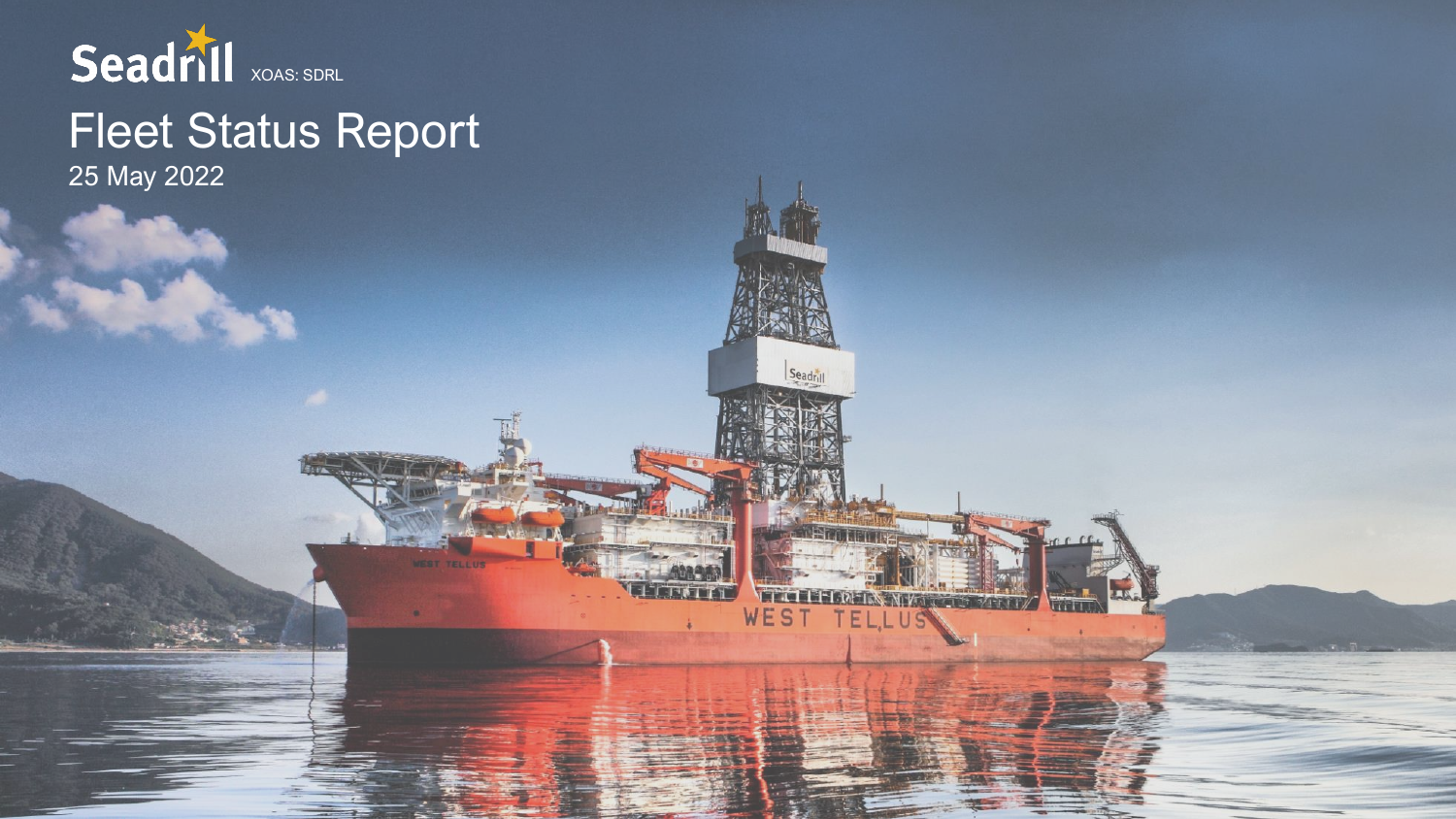| <b>New Contracts and Extensions</b>                    |                                                                                                                                                                                                                                                                                                                                                                                                                                                                                                                                                              |
|--------------------------------------------------------|--------------------------------------------------------------------------------------------------------------------------------------------------------------------------------------------------------------------------------------------------------------------------------------------------------------------------------------------------------------------------------------------------------------------------------------------------------------------------------------------------------------------------------------------------------------|
| West Leda<br><b>West Ariel</b><br><b>West Cressida</b> | Seadrill was awarded three contracts by a leading operator in the Middle East for the West Leda, the West Ariel and the West Cressida. The firm term of each contract is three years with expected commencement between Q1 and<br>Q2 2023. Total contract value for the three contracts is approximately \$404m (inclusive of mobilization revenue).                                                                                                                                                                                                         |
| <b>West Neptune</b>                                    | The West Neptune secured a four-well extension with two one-well options with LLOG in the US Gulf of Mexico. The firm term will commence in direct continuation of the existing LLOG contract and has an estimated duration of<br>days. It is expected to keep the rig busy until Q3 2023. Total contract value for the firm term is approximately \$71m. In addition, LLOG exercised the final options for its existing contract with the West Neptune.                                                                                                     |
| Sevan Louisiana                                        | The Sevan Louisiana secured a three-well extension with Talos in the US Gulf of Mexico. The extension has a minimum duration of 105 days and is an extension to the existing contract with Talos, which is set to commence in<br>2022. Total contract value for the three-well extension is approximately \$34m.                                                                                                                                                                                                                                             |
| West Gemini                                            | Sonadrill (50:50 JV between Seadrill and Sonangol) secured a ten-well contract with options for up to eight additional wells in Angola for the West Gemini drillship. Total contract value for the firm portion of the contrac<br>to be approximately \$161m (inclusive of mobilization revenue and additional services), with further meaningful revenue potential from a performance bonus. Commencement is expected in Q4 2022 with a firm term of approximate<br>18 months, in direct continuation of the West Gemini's existing contract with Seadrill. |
| West Gemini                                            | TotalEnergies exercised the final options for its existing contract with Seadrill for the West Gemini, following which the rig will operate through Sonadrill.                                                                                                                                                                                                                                                                                                                                                                                               |
|                                                        |                                                                                                                                                                                                                                                                                                                                                                                                                                                                                                                                                              |
| <b>Other Events</b>                                    |                                                                                                                                                                                                                                                                                                                                                                                                                                                                                                                                                              |
| <b>West Saturn</b>                                     | The West Saturn completed its operations in Brazil with ExxonMobil and subsequently began preparations for its long-term contract with Equinor in Brazil, which is expected to commence in early Q3 2022. The firm term of the<br>Equinor contract is expected to keep the rig busy until Q3 2026.                                                                                                                                                                                                                                                           |
| Sevan Louisiana                                        | The Sevan Louisiana completed its operations with Walter Oil & Gas in the US Gulf of Mexico and commenced its operations with ENI (direct continuation) in the US Gulf of Mexico. Following the ENI contract, the Sevan Louisi<br>will commence operations with Talos (direct continuation), which is expected to keep it busy until Q1 2023.                                                                                                                                                                                                                |
| Quenguela                                              | The Quenguela commenced its maiden charter with TotalEnergies in Angola. The firm term of this contract is expected to keep the rig busy until Q4 2023.                                                                                                                                                                                                                                                                                                                                                                                                      |
| West Hercules                                          | The West Hercules completed its operations in Norway with Equinor and commenced follow-on operations in Canada.                                                                                                                                                                                                                                                                                                                                                                                                                                              |
| <b>West Bollsta</b>                                    | The West Bollsta completed its operations with Lundin Energy in Norway and was subsequently handed back to Northern Ocean.                                                                                                                                                                                                                                                                                                                                                                                                                                   |

### **As at 25 May 2022, total order backlog for Seadrill Limited was \$2.8bn.<sup>1</sup>**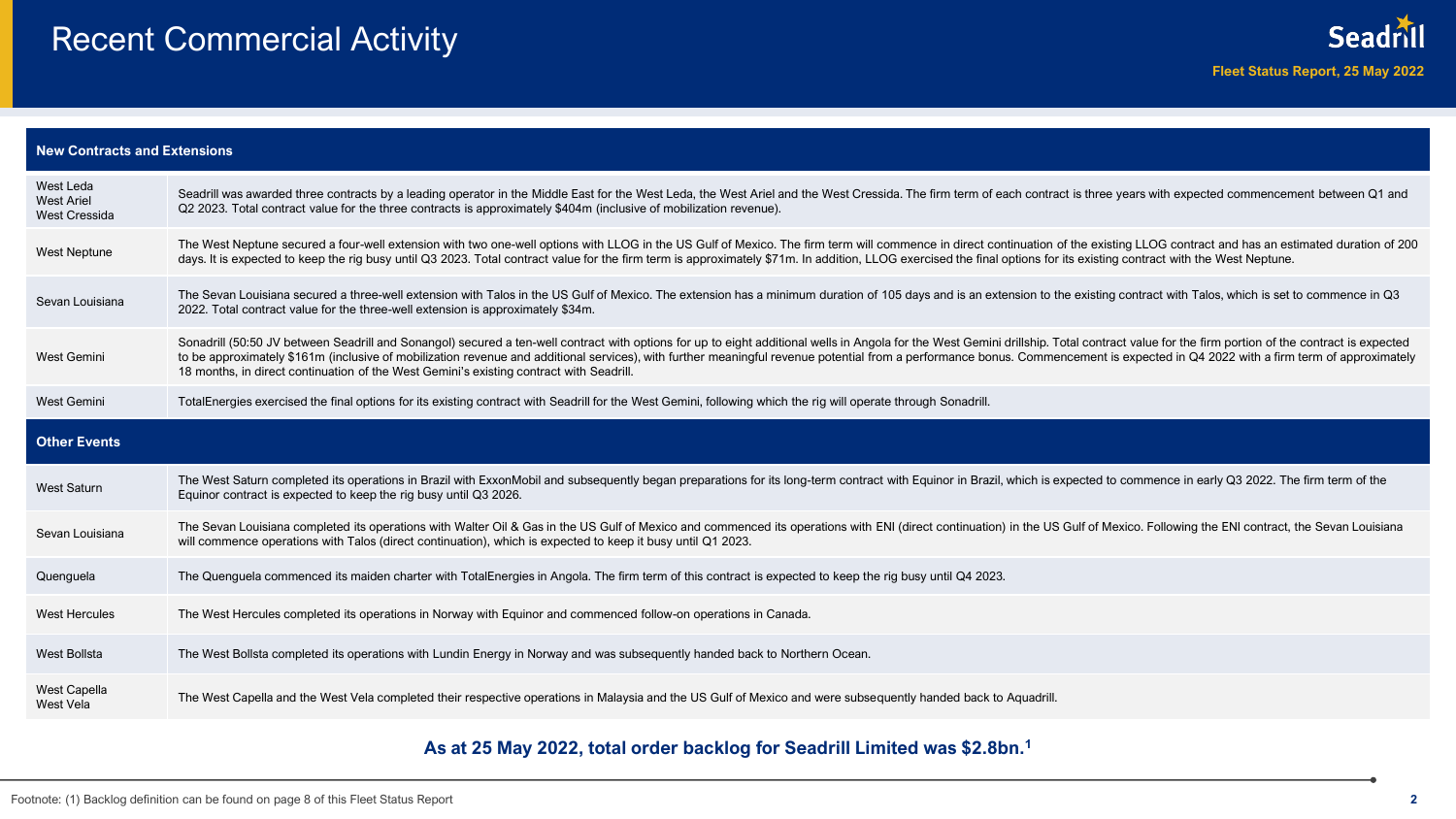### Owned Rigs – Floaters – Contract Status

| <b>Rig Name</b>     | <b>Type</b> | <b>Built</b> | <b>Water Depth (Ft.)</b> | Drilling Depth (Ft.) | <b>Client / Status</b>                                                                                    | Location                                  | <b>Contract Start</b>                                            | <b>Contract End</b>                                         | Dayrate (US\$)                               | <b>Note</b>                           |
|---------------------|-------------|--------------|--------------------------|----------------------|-----------------------------------------------------------------------------------------------------------|-------------------------------------------|------------------------------------------------------------------|-------------------------------------------------------------|----------------------------------------------|---------------------------------------|
| Sevan Louisiana     | 6G-SS       | 2013         | 10,000                   | 40,000               | ENI<br>Talos                                                                                              | <b>US GoM</b><br><b>US GoM</b>            | Mar-22<br>Aug-22                                                 | <b>Jul-22</b><br><b>Mar-23</b>                              | Undisclosed<br>Undisclosed                   |                                       |
| West Neptune        | 7G-DS       | 2014         | 12,000                   | 40,000               | <b>LLOG</b><br><b>LLOG (Options)</b>                                                                      | <b>US GoM</b><br><b>US GoM</b>            | Sep-21<br>$Jun-23$                                               | $Jun-23$<br><b>Sep-23</b>                                   | Undisclosed<br><b>Undisclosed</b>            |                                       |
| West Gemini         | 6G-DS       | 2010         | 10,000                   | 35,000               | TotalEnergies<br><b>TotalEnergies</b><br><b>TotalEnergies (Options)</b><br><b>TotalEnergies (Options)</b> | Angola<br>Angola<br>Angola<br>Angola      | <b>Nov-21</b><br><b>Dec-22</b><br><b>Jun-24</b><br><b>Oct-24</b> | <b>Nov-22</b><br><b>Jun-24</b><br><b>Sep-24</b><br>$Jun-25$ | Undisclosed<br>284,800<br>284,800<br>404,800 | A, B<br>A, C, D<br>A, C, D<br>A, C, D |
| <b>West Carina</b>  | 7G-DS       | 2015         | 12,000                   | 40,000               | Contract Prep.<br>Petrobras                                                                               | $\overline{\phantom{0}}$<br><b>Brazil</b> | Sep-22                                                           | $\qquad \qquad -$<br>Aug-25                                 | 245,000                                      | A, E                                  |
| <b>West Tellus</b>  | 7G-DS       | 2013         | 12,000                   | 40,000               | Shell<br>Petrobras                                                                                        | <b>Brazil</b><br><b>Brazil</b>            | Oct-21<br>Sep-22                                                 | <b>Jul-22</b><br>Aug-25                                     | Undisclosed<br>230,000                       | $\mathsf{A}$<br>A, F                  |
| West Jupiter        | 7G-DS       | 2014         | 12,000                   | 40,000               | Contract Prep.<br>Petrobras                                                                               | <b>Brazil</b>                             | $\overline{\phantom{m}}$<br>Dec-22                               | Oct-25                                                      | 244,750                                      | A, G                                  |
| West Saturn         | 7G-DS       | 2014         | 12,000                   | 40,000               | Equinor<br>Equinor (Options)                                                                              | <b>Brazil</b><br><b>Brazil</b>            | <b>Jul-22</b><br><b>Jul-26</b>                                   | <b>Jul-26</b><br>$Jul-30$                                   | Undisclosed<br>Undisclosed                   | A, D<br>A, D, H                       |
| <b>West Eclipse</b> | 6G-SS       | 2011         | 10,000                   | 40,000               | <b>Cold Stacked</b>                                                                                       | Namibia                                   | $\overline{\phantom{0}}$                                         |                                                             |                                              |                                       |

#### **Notes**

A. Dayrate partly received in foreign currency. Fluctuations in exchange rates may result in an adjustment to the dayrate.

B. In addition to the dayrate a mobilization fee was included in the award.

C. In addition to the dayrate a mobilization fee of \$2m was included in the award. Dayrate includes additional services. TotalEnergies contract is with Sonadrill, a 50:50 JV between Seadrill and Sonangol. Dayrate is receiv management fee is received by Seadrill from Sonadrill.

- D. Dayrate excludes potential performance incentive.
- E. In addition to the dayrate a mobilization fee of \$15m was included in the award. Dayrate includes additional services.
- F. In addition to the dayrate a mobilization fee of \$14m was included in the award. Dayrate includes additional services.
- G. In addition to the dayrate a mobilization fee of \$10m was included in the award. Dayrate includes additional services.
- H. Four options of up to one year each.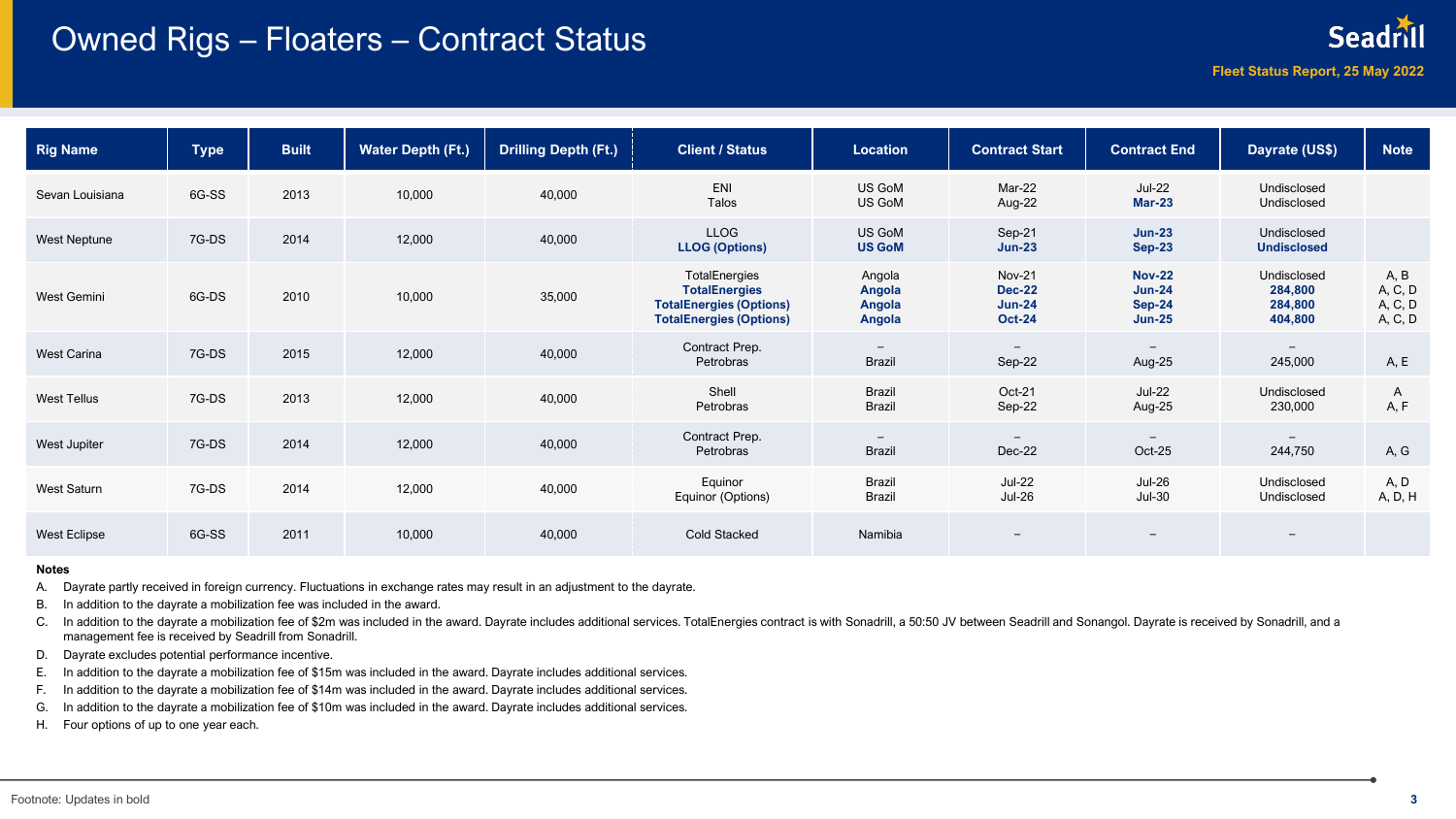## Owned Rigs – Jack-ups – Contract Status

| <b>Rig Name</b>      | <b>Type</b>               | <b>Built</b> | <b>Water Depth (Ft.)</b> | <b>Drilling Depth (Ft.)</b> | <b>Client / Status</b>                                                      | <b>Location</b>                                      | <b>Contract Start</b>                                 | <b>Contract End</b>                                        | Dayrate (US\$)           | <b>Note</b>     |
|----------------------|---------------------------|--------------|--------------------------|-----------------------------|-----------------------------------------------------------------------------|------------------------------------------------------|-------------------------------------------------------|------------------------------------------------------------|--------------------------|-----------------|
| AOD I                | Premium<br><b>KFELS</b>   | 2013         | 400                      | 30,000                      | Saudi Aramco                                                                | Saudi Arabia                                         | <b>Jul-19</b>                                         | <b>Jun-22</b>                                              | 75,000                   |                 |
| <b>West Callisto</b> | Premium<br><b>KFELS</b>   | 2010         | 400                      | 30,000                      | Saudi Aramco                                                                | Saudi Arabia                                         | $Dec-19$                                              | <b>Nov-22</b>                                              | 79,500                   |                 |
| AOD III              | Premium<br><b>KFELS</b>   | 2013         | 400                      | 30,000                      | Saudi Aramco                                                                | Saudi Arabia                                         | $Jan-20$                                              | Dec-22                                                     | 92,900                   |                 |
| <b>West Castor</b>   | Premium<br>JU2000E        | 2013         | 400                      | 30,000                      | QatarGas                                                                    | Qatar                                                | $Dec-19$                                              | Aug-23                                                     | Undisclosed              | A               |
| AOD II               | Premium<br><b>KFELS</b>   | 2013         | 400                      | 30,000                      | Saudi Aramco                                                                | Saudi Arabia                                         | Apr-20                                                | Apr-24                                                     | 89,900                   |                 |
| <b>West Tucana</b>   | Premium<br><b>JU2000E</b> | 2013         | 400                      | 35,000                      | Shell                                                                       | Qatar                                                | <b>Nov-20</b>                                         | May-24                                                     | Undisclosed              | $\, {\bf B} \,$ |
| <b>West Telesto</b>  | Premium<br><b>JU2000E</b> | 2013         | 400                      | 30,000                      | QatarGas                                                                    | Qatar                                                | Mar-20                                                | $May-25$                                                   | Undisclosed              | $\mathsf{A}$    |
| <b>West Ariel</b>    | Premium<br><b>KFELS</b>   | 2008         | 400                      | 30,000                      | <b>Contract Prep.</b><br><b>Undisclosed</b><br><b>Undisclosed (Options)</b> | <b>Middle East</b><br><b>Middle East</b>             | $\overline{\phantom{a}}$<br>$Mar-23$<br><b>Mar-26</b> | $-$<br>Feb-26<br>Feb-27                                    | 89,500<br>104,500        | $\mathsf{C}$    |
| <b>West Cressida</b> | Premium<br><b>BMC-375</b> | 2009         | 375                      | 30,000                      | <b>Contract Prep.</b><br><b>Undisclosed</b><br><b>Undisclosed (Options)</b> | <b>Middle East</b><br><b>Middle East</b>             | $\overline{\phantom{0}}$<br>$Mar-23$<br><b>Mar-26</b> | $\overline{\phantom{0}}$<br>Feb-26<br><b>Feb-27</b>        | 94,500<br>109,500        | D               |
| West Leda            | Premium<br><b>BMC-375</b> | 2010         | 375                      | 30,000                      | <b>Contract Prep.</b><br><b>Undisclosed</b><br><b>Undisclosed (Options)</b> | $\equiv$<br><b>Middle East</b><br><b>Middle East</b> | <b>Apr-23</b><br><b>Apr-26</b>                        | $\overline{\phantom{a}}$<br><b>Mar-26</b><br><b>Mar-27</b> | $-$<br>94,500<br>109,500 | D               |
| <b>West Prospero</b> | Premium<br><b>KFELS</b>   | 2007         | 400                      | 30,000                      | <b>Cold Stacked</b>                                                         | Malaysia                                             |                                                       |                                                            | $-$                      |                 |

#### **Notes**

A. QatarGas contracts are with Gulfdrill, a 50:50 JV between Seadrill and Gulf Drilling International ("GDI"). Dayrate is received by Gulfdrill, and a bareboat charter rate is received by Seadrill from Gulfdrill.

B. Shell contract is with Gulfdrill. Dayrate is received by Gulfdrill, and a bareboat charter rate is received by Seadrill from Gulfdrill.

C. Contract award included a mobilization fee of \$30m in addition to the dayrate.

D. Contract awards each included a mobilization fee of \$35m in addition to the dayrate.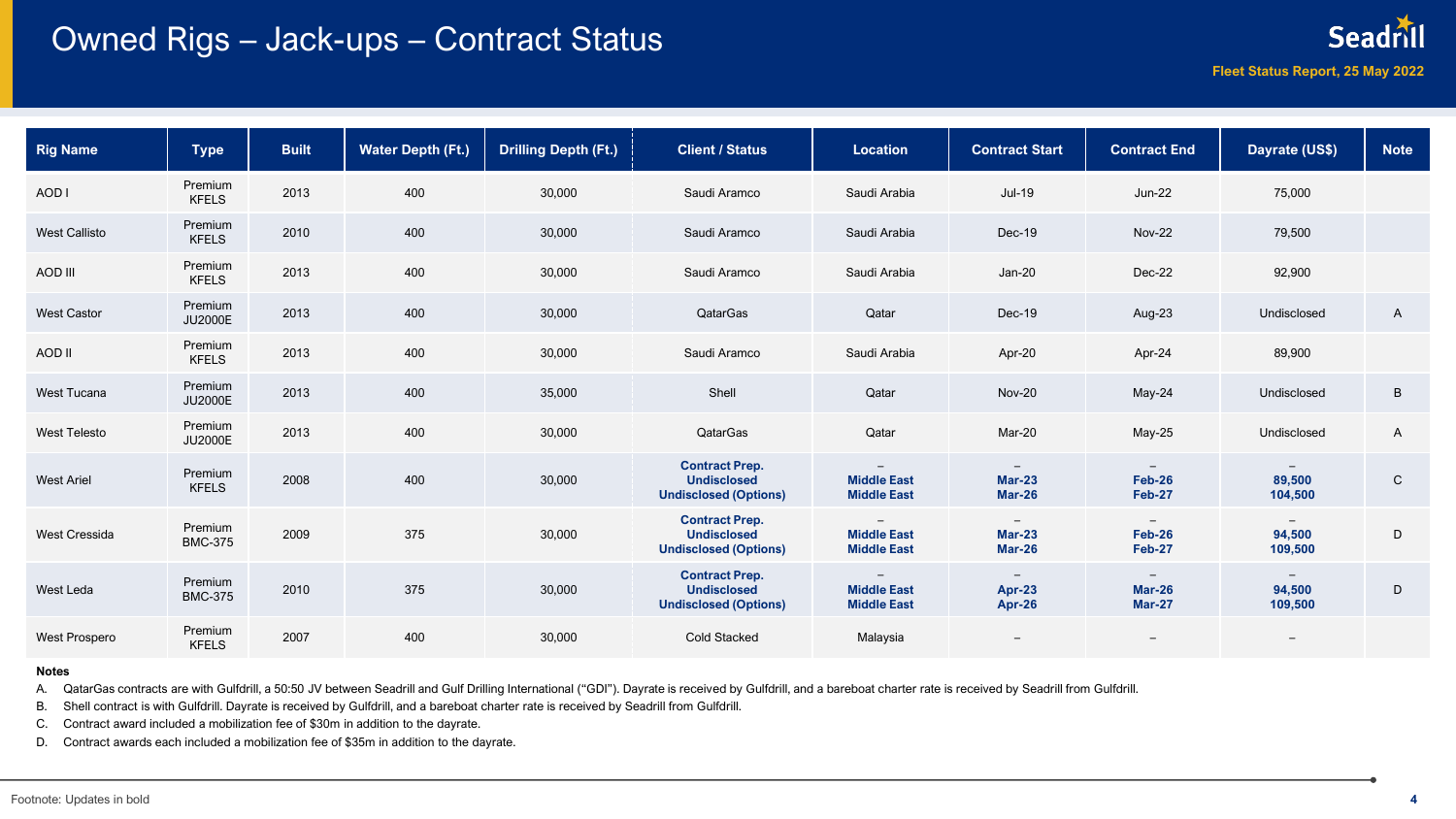## Owned Rigs – Harsh Environment – Contract Status



| <b>Rig Name</b>     | <b>Type</b>          | <b>Built</b> | <b>Water Depth (Ft.)</b> | <b>Drilling Depth (Ft.)</b> | <b>Client / Status</b>             | <b>Location</b>  | <b>Contract Start</b>   | <b>Contract End</b>     | Dayrate (US\$)      | <b>Note</b>  |
|---------------------|----------------------|--------------|--------------------------|-----------------------------|------------------------------------|------------------|-------------------------|-------------------------|---------------------|--------------|
| <b>West Phoenix</b> | 6G-SS                | 2008         | 10,000                   | 30,000                      | Vår Energi<br>Vår Energi (Options) | Norway<br>Norway | Aug-21<br><b>Nov-23</b> | <b>Nov-23</b><br>Mar-24 | 359,000<br>359,000  | A, B<br>A, B |
| West Elara          | HE Jack-<br>up, CJ70 | 2011         | 450                      | 40,000                      | ConocoPhillips                     | Norway           | $May-18$                | Mar-28                  | Market Indexed Rate | A. C         |

#### **Notes**

A. Dayrate partly received in foreign currency. Fluctuations in exchange rates may result in an adjustment to the dayrate.

B. In addition to the dayrate a mobilization fee was included in the award.

C. Dayrate excludes potential performance incentive.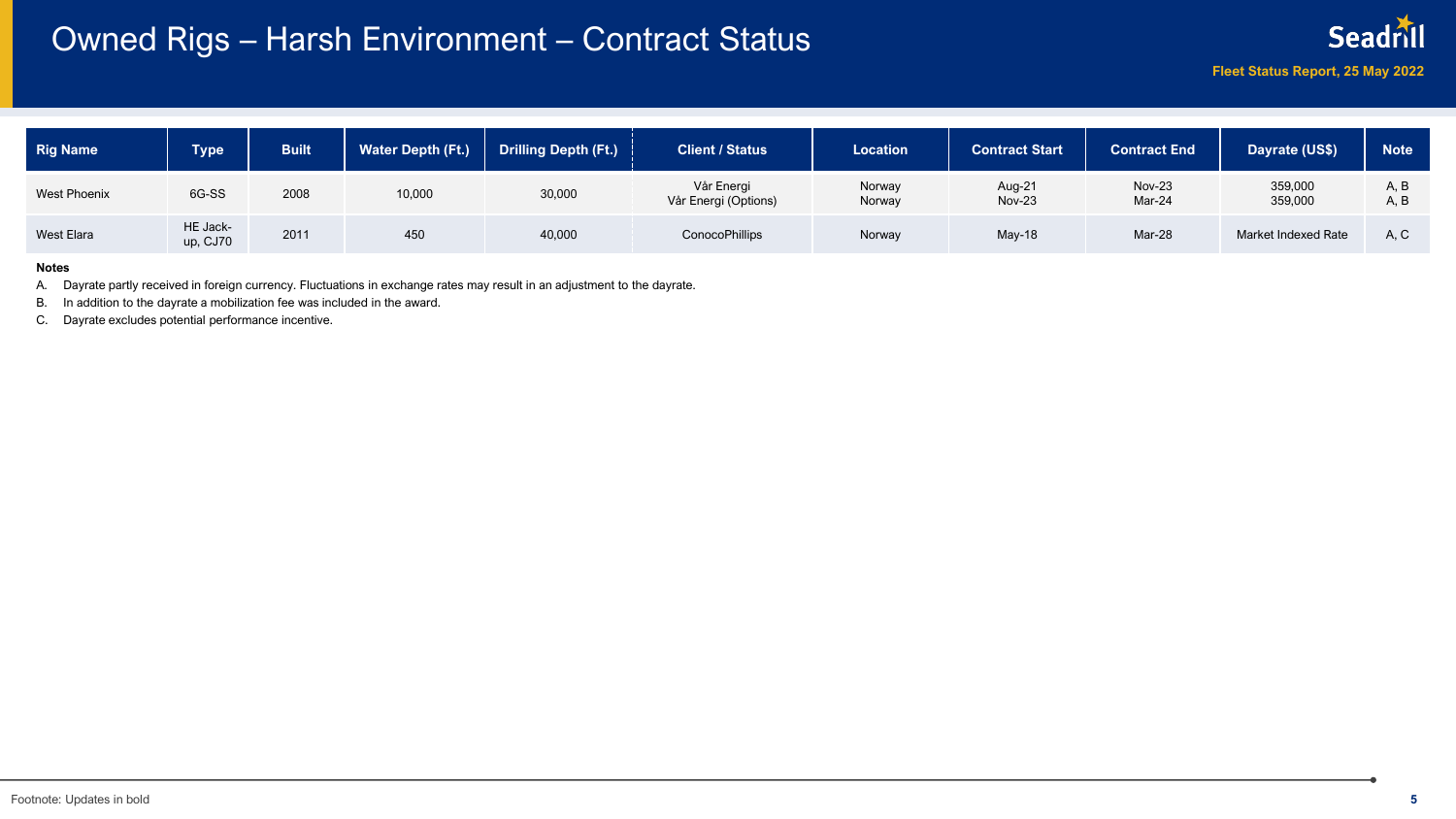### Owned Rigs – Contract Coverage





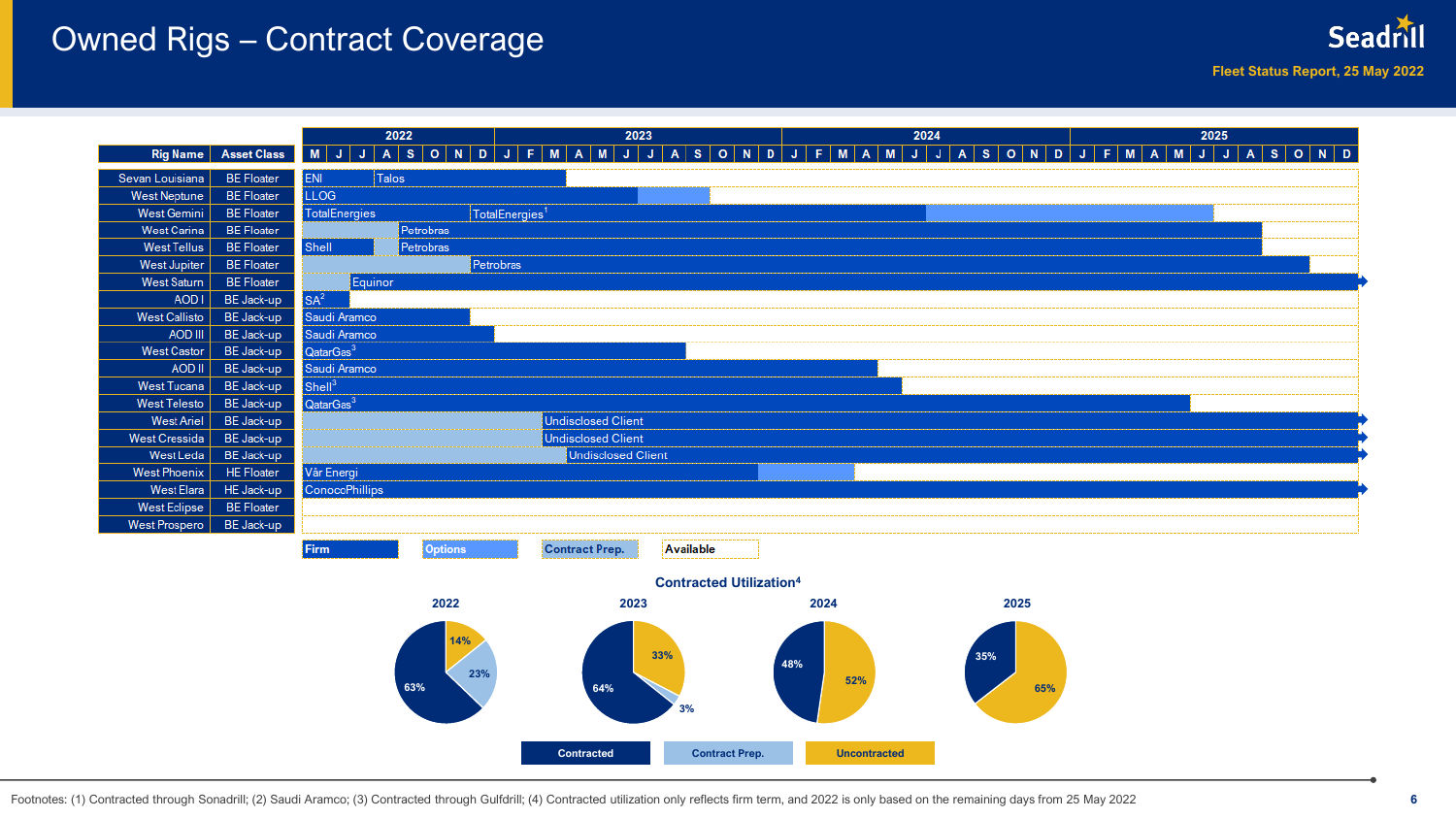### Managed Rigs – Contract Status and Contract Coverage

| <b>Contract Status</b>      |                      |              |                          |                             |                                                 |                  |                       |                         |                     |              |
|-----------------------------|----------------------|--------------|--------------------------|-----------------------------|-------------------------------------------------|------------------|-----------------------|-------------------------|---------------------|--------------|
| <b>Rig Name</b>             | <b>Type</b>          | <b>Built</b> | <b>Water Depth (Ft.)</b> | <b>Drilling Depth (Ft.)</b> | <b>Client / Status</b>                          | Location         | <b>Contract Start</b> | <b>Contract End</b>     | Dayrate (US\$)      | <b>Note</b>  |
| <b>Sonangol</b>             |                      |              |                          |                             |                                                 |                  |                       |                         |                     |              |
| Libongos                    | 7G-DS                | 2019         | 12,000                   | 40,000                      | Undisclosed                                     | Angola           | $Dec-20$              | <b>Nov-22</b>           | 228,800             | $\mathsf{A}$ |
| Quenguela                   | 7G-DS                | 2019         | 12,000                   | 40,000                      | TotalEnergies<br><b>TotalEnergies (Options)</b> | Angola<br>Angola | Mar-22<br>$Oct-23$    | Oct-23<br><b>Nov-24</b> | 214,500<br>310,500  | A, B<br>A, B |
| <b>SFL Corporation Ltd.</b> |                      |              |                          |                             |                                                 |                  |                       |                         |                     |              |
| <b>West Hercules</b>        | 6G-SS                | 2008         | 10,000                   | 35,000                      | Equinor                                         | Canada           | May-22                | Oct-22                  | Undisclosed         | C, D         |
| West Linus                  | HE Jack-<br>up, CJ70 | 2014         | 450                      | 40,000                      | ConocoPhillips                                  | Norway           | May-14                | Aug-22                  | Market Indexed Rate | D            |

#### **Notes**

A. Dayrate includes additional services. Dayrate partly received in foreign currency. Fluctuations in exchange rates may result in an adjustment to the dayrate.

B. In addition to the dayrate a lump sum fee was included in the award. Dayrate excludes potential performance incentive.

C. Total contract value for the firm term is \$95m inclusive of additional services, mobilization and demobilization fees.

D. Dayrate partly received in foreign currency. Fluctuations in exchange rates may result in an adjustment to the dayrate. Dayrate excludes potential performance incentive. Rigs are expected to be redelivered to SFL in 202

#### **Contract Coverage**